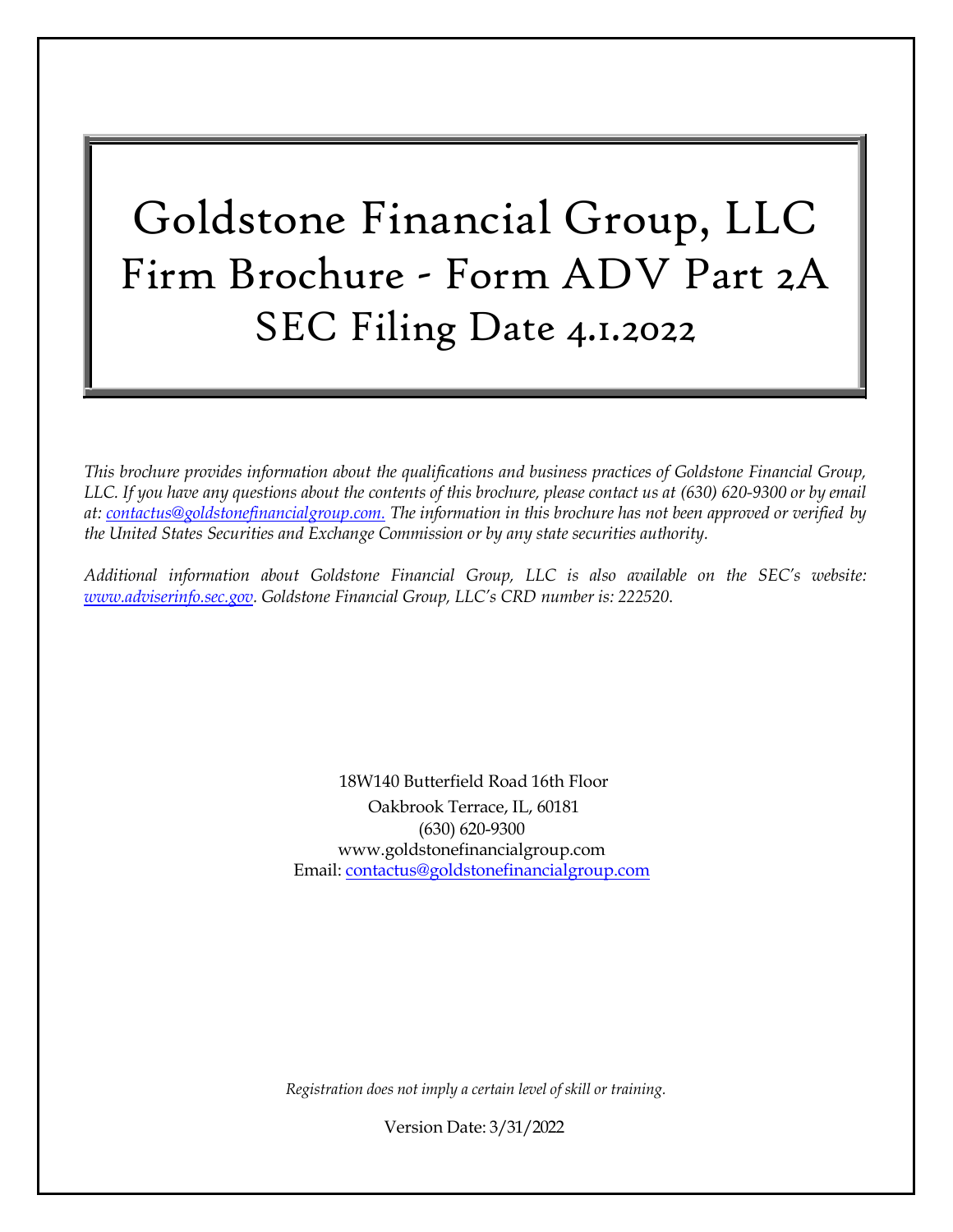# **Item 2: Material Changes**

<span id="page-1-0"></span>The material changes in this Goldstone Financial Group, LLC, (GFG) brochure since the last updated, dated February 4, 2022, are described below. Material changes relate to Goldstone Financial Group, LLC's policies, practices, or conflicts of interests.

- GFG has amended its disciplinary history to disclose a recent order issued by the Securities and Exchange Commission on March 28, 2022
- GFG has amended the amount of Assets Under Management

# **Item 3: Table of Contents**

<span id="page-1-1"></span>

| Item 1 - Cover Page                                                             | 1  |
|---------------------------------------------------------------------------------|----|
| Item 2 - Material Changes                                                       | 2  |
| Item 3 - Table of Contents                                                      | 2  |
| Item 4 - Advisory Business                                                      | 3  |
| Item 5 - Fees and Compensation                                                  | 5  |
| Item 6 - Performance-Based Fees and Side--by--Side Management                   | 7  |
| Item 7 - Types of Clients                                                       | 7  |
| Item 8 - Investment Strategies, Methods of Analysis, and Risk of Loss           | 8  |
| Item 9 - Disciplinary Information                                               | 12 |
| Item 10 - Other Financial Industry Activities and Affiliations                  | 12 |
| Item 11 - Code of Ethics, Participation or Interest in Client Transactions, and |    |
| Personal Trading                                                                | 14 |
| Item 12 - Brokerage Practices                                                   | 15 |
| Item 13 - Reviews of Accounts                                                   | 16 |
| Item 14 - Client Referrals and Other Compensation                               | 17 |
| Item 15 – Custody                                                               | 17 |
| Item 16 - Investment Discretion                                                 | 17 |
| Item 17 - Voting Client Securities                                              | 17 |
| Item 18 - Financial Information                                                 | 18 |
| Item 19 - Additional Items                                                      | 18 |
|                                                                                 |    |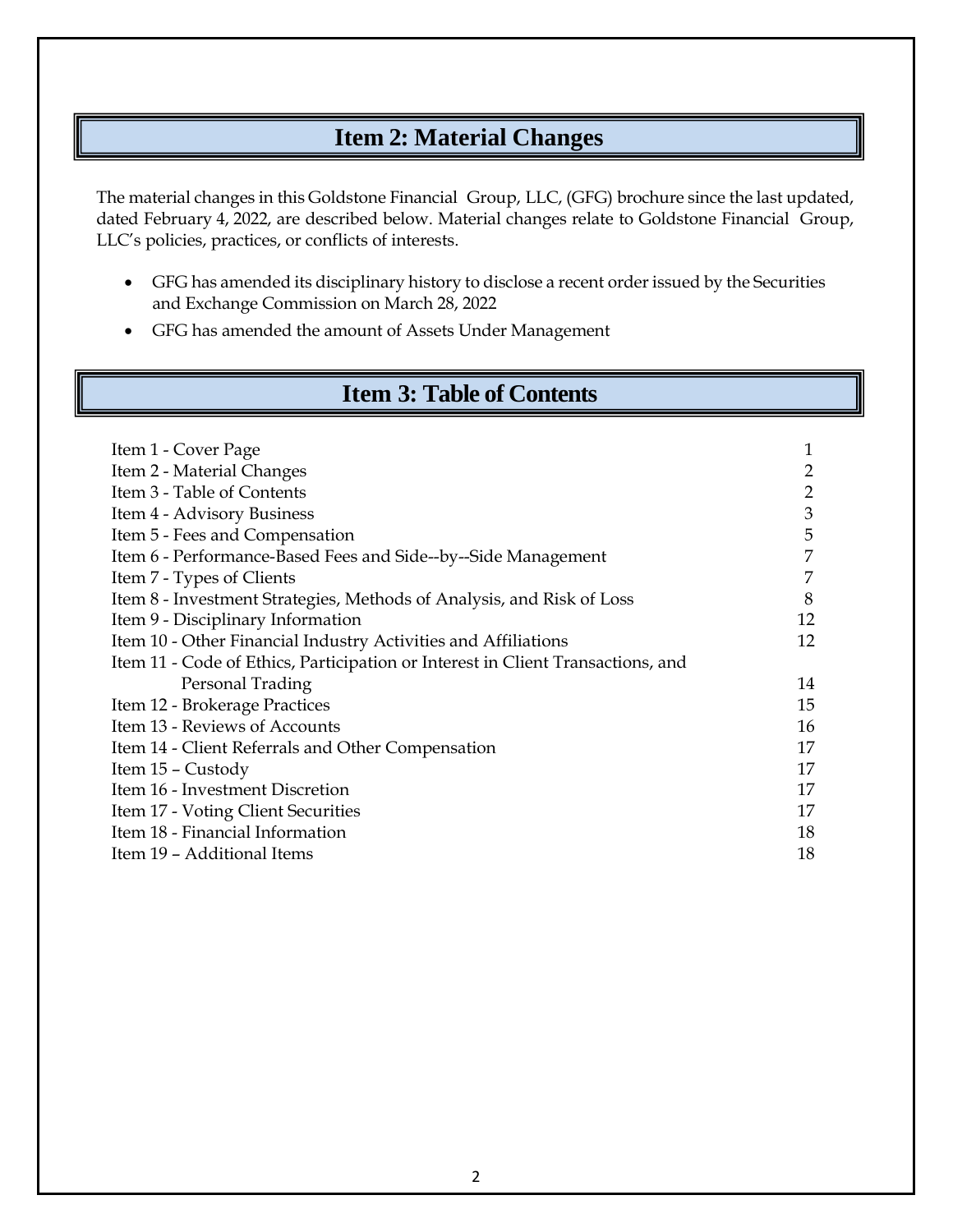# **Item 4: Advisory Business**

#### <span id="page-2-0"></span>**A. Description of the Advisory Firm**

Goldstone Financial Group, LLC (hereinafter "GFG") is a Limited Liability Company organized in the State of Illinois. It is a registered investment adviser with the Securities and Exchange Commission.

GFG was formed in November 2008 and the principal owner is Anthony Pellegrino.

#### **B. Types of Advisory Services**

#### *Fiduciary Standard*

GFG is a registered investment adviser and is a fiduciary, subject to the Securities and Exchange Commission and the Investment Advisers Act of 1940. As a fiduciary, GFG has an affirmative duty of care, loyalty, honesty, and good faith to act in the best interests of its clients by placing the interest of their clients ahead of its own. It is GFG's policy to allocate investment opportunities and transactions it identifies as being appropriate and prudent among its clients on a fair and equitable basis over time. It is the responsibility of GFG to identify, assess, mitigate, and disclose any remaining potential conflicts of interests to its clients in accordance with its fiduciary duty.

#### *Portfolio Management Services*

GFG offers ongoing portfolio management services based on the individual goals, objectives, time horizon, and risk tolerance of each client. GFG creates an Investment Policy Statement for each client, which outlines the client's current situation (income, tax levels, and risk tolerance levels). Portfolio management services include, but are not limited to, the following:

- 
- Investment strategy **•** Personal investment policy
- Asset allocation **•** Asset selection
	-
- 
- - Risk tolerance Regular portfolio monitoring

GFG evaluates the current investments of each client with respect to their risk tolerance levels and time horizon. Risk tolerance levels are documented in the Investment Policy Statement, which is given to each client.

#### *Sub-adviser Services and Selection of Other Advisers*

GFG may utilize sub-advisers or recommend clients utilize third-party money managers. Before recommending other advisors for clients, GFG will always ensure those other advisors are properly licensed or registered as investment advisor. GFG offers clients sub-advised portfolios in its wrap fee program, which are managed by separate account managers or through a sub-adviser GFG engages on its behalf and are further described in Item 8A of this brochure: Adhesion Wealth Advisors, Optimus Advisory Group, Zega Financial, LLC., & AE Wealth Management.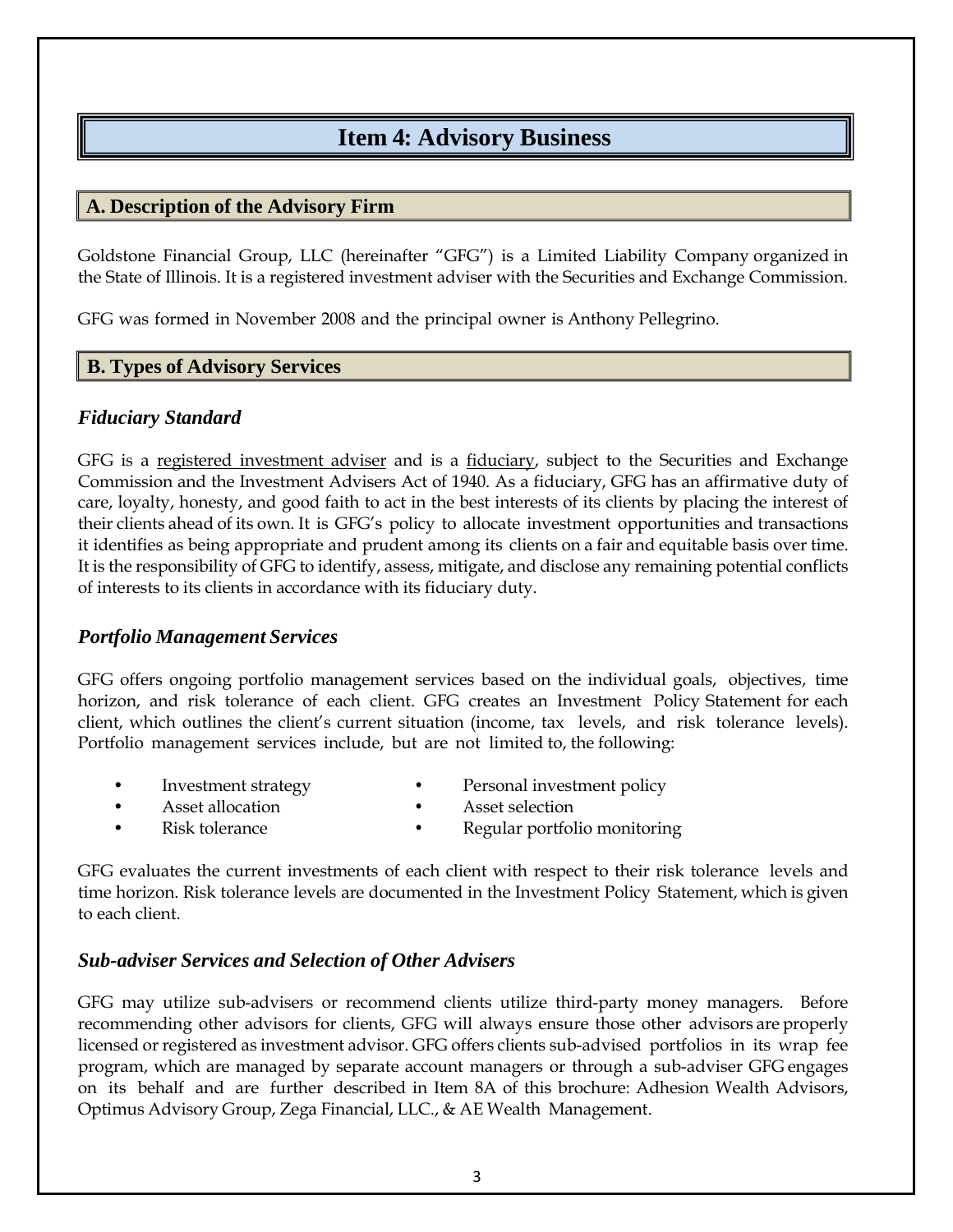# *Services Limited to Specific Types of Investments*

GFG generally limits its investment advice to mutual funds, fixed income securities, real estate funds (including REITs), equities, ETFs (including ETFs in the gold and precious metal sectors), treasury inflation protected/inflation linked bonds and non-U.S. securities. GFG may use other registered securities to help diversify a portfolio when applicable.

## **C. Client Tailored Services and Client Imposed Restrictions**

GFG offers the same suite of services to all of its clients. However, specific client investment strategies and their implementation are dependent upon the client Investment Policy Statement which outlines each client's current situation (income, tax levels, and risk tolerance levels). Clients may impose restrictions in investing in certain securities or types of securities in accordance with their values or beliefs. However, if the restrictions prevent GFG from properly servicing the client account, or if the restrictions would require GFG to deviate from its standard suite of services, GFG reserves the right to end the relationship.

#### **D. Wrap Fee Programs**

GFG participates in wrap fee programs, which are investment programs where the investor pays one stated fee that includes management fees, transaction costs, and other administrative fees. GFG manages the investments in the wrap fee program but does not manage those wrap fee accounts any differently than non-wrap fee accounts. Wrap fee accounts may be less or more expensive based on trading activity within your account than transaction-based accounts. Fees paid under the wrap fee program will be given to GFG as a management fee. GFG participates in a Wrap Fee Program. Please see our ADV 2A, Appendix 1 (Wrap Fee Brochure) for additional information.

GFG uses the value of the account as of the close of last business day of the billing period, after considering deposits and withdrawals, for purposes of determining the market value of the assets upon which the advisory fee is based for its wrap programs.

#### **E. Assets Under Management**

GFG has the following assets under management:

| <b>Discretionary Amount:</b> | Non-discretionary Amount: | Date Calculated: |
|------------------------------|---------------------------|------------------|
| \$300,578,026.33             | $\sqrt{3}0$               | As of 3/30/2022  |

#### **F. Financial Planning Consulting**

GFG also offers financial planning services on an agreed upon one-time fee or an hourly basis. All fees and terms are outlined in the GFG Financial Planning Agreement.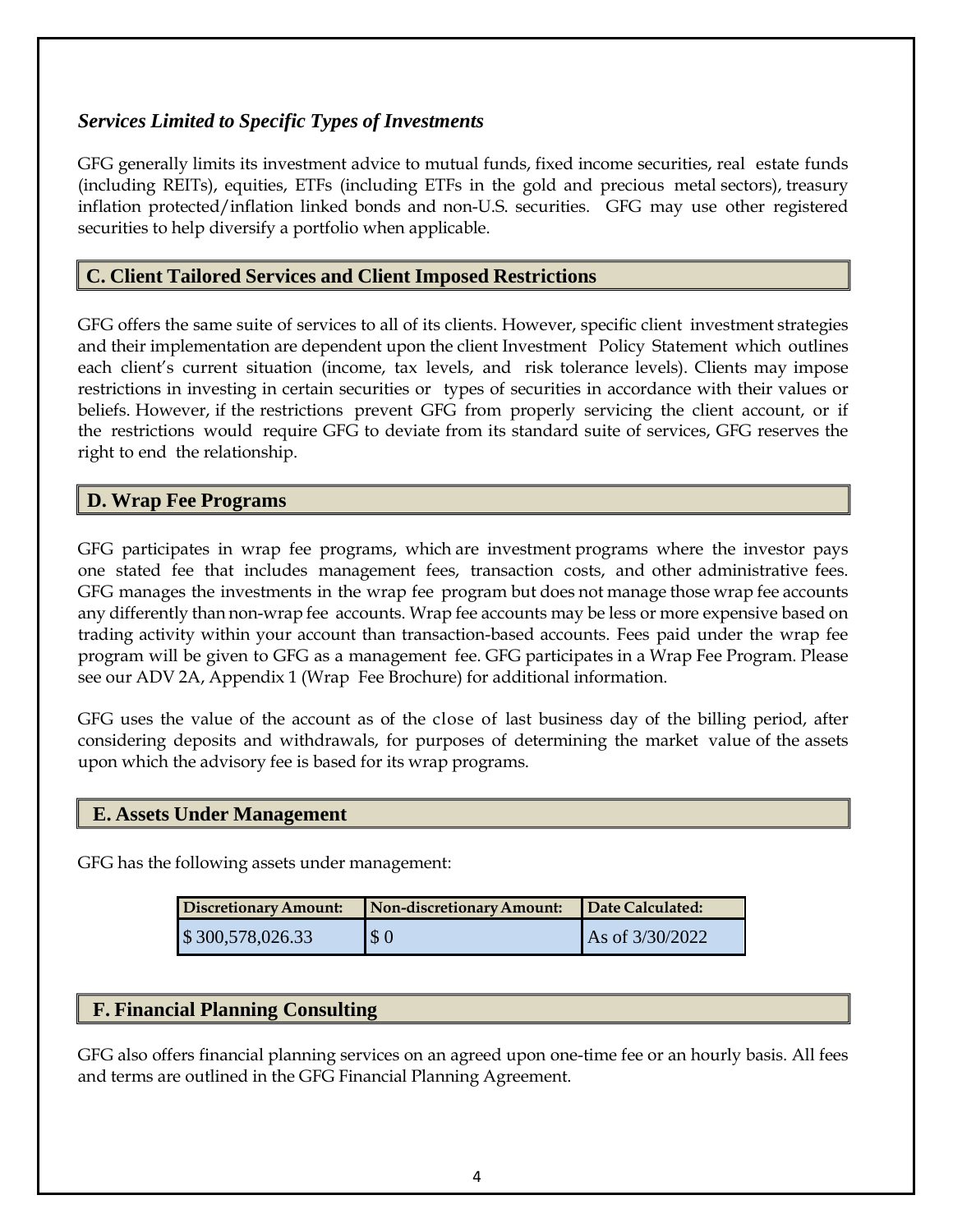# **Item 5: Fees and Compensation**

# <span id="page-4-0"></span>**A. Fee Schedule**

The following are the fee schedules assessed to accounts using Goldstone Financial Group, LLC for portfolio management investment advisory services:

## **TD Ameritrade Accounts:**

| <b>TD</b> Ameritrade                        |                       |  | <b>TD Ameritrade</b>                 |                  |
|---------------------------------------------|-----------------------|--|--------------------------------------|------------------|
| <b>Standard Transaction-Based Portfolio</b> |                       |  | <b>Standard Wrap-Based Portfolio</b> |                  |
| <b>Management Service Fees</b>              |                       |  | <b>Management Service Fees</b>       |                  |
| <b>Total Client Assets</b>                  | <b>Total Annual</b>   |  | <b>Total Client Assets</b>           | <b>Total Anr</b> |
| <b>Under Advisory</b>                       | <b>Management Fee</b> |  | <b>Under Advisory</b>                | Managemer        |
| Management                                  |                       |  | Management                           |                  |
| First \$1,000,000                           | $1.20\%$              |  | <b>First \$500,000</b>               | $1.50\%$         |
| Next \$1,000,000 to                         | $0.90\%$              |  | Next \$500,001 to                    | 1.20%            |
| \$3,000,000                                 |                       |  | \$1,000,000                          |                  |
| $$3,000,000+$                               | 0.65%                 |  | Next \$1,000,000+                    | 0.95%            |

| <b>TD Ameritrade</b>                                                                                              |          |  |
|-------------------------------------------------------------------------------------------------------------------|----------|--|
| <b>Standard Wrap-Based Portfolio</b>                                                                              |          |  |
| <b>Management Service Fees</b>                                                                                    |          |  |
| <b>Total Client Assets</b><br><b>Total Annual</b><br><b>Under Advisory</b><br><b>Management Fee</b><br>Management |          |  |
| <b>First \$500,000</b>                                                                                            | $1.50\%$ |  |
| Next \$500,001 to<br>\$1,000,000                                                                                  | 1.20%    |  |
| Next \$1,000,000+                                                                                                 | $0.95\%$ |  |

#### **Fidelity Accounts:**

| <b>Fidelity Transaction-Based Account</b><br><b>Management Service Fees</b> |                                                  |                                                    |                                              |
|-----------------------------------------------------------------------------|--------------------------------------------------|----------------------------------------------------|----------------------------------------------|
| <b>Total Client Assets</b><br><b>Under Advisory</b><br>Management           | <b>Goldstone Annual</b><br><b>Management Fee</b> | <b>Sub-Adviser Annual</b><br><b>Management Fee</b> | <b>Total Annual</b><br><b>Management Fee</b> |
| First \$1,000,000                                                           | $0.75 - 1.05\%$                                  | $0.25\% - 0.55\%$                                  | $1.30\%$                                     |
| Next \$1,000,000 to<br>\$3,000,000                                          | $0.45 - 0.75\%$                                  | $0.25\% - 0.55\%$                                  | $1.00\%$                                     |
| $$3,000,000+$                                                               | $0.20 - 0.50\%$                                  | $0.25\% - 0.55\%$                                  | 0.75%                                        |

| <b>Fidelity Wrap-Based Account</b><br><b>Management Service Fees</b> |                                                  |                                                    |                                              |
|----------------------------------------------------------------------|--------------------------------------------------|----------------------------------------------------|----------------------------------------------|
| <b>Total Client Assets</b><br><b>Under Advisory</b><br>Management    | <b>Goldstone Annual</b><br><b>Management Fee</b> | <b>Sub-Adviser Annual</b><br><b>Management Fee</b> | <b>Total Annual</b><br><b>Management Fee</b> |
| <b>First \$500,000</b>                                               | $0.85 - 1.25\%$                                  | $0.25\% - 0.75\%$                                  | $1.60\%$                                     |
| Next \$500,001 to<br>\$1,000,000                                     | $0.55 - 1.05\%$                                  | $0.25\% - 0.75\%$                                  | $1.30\%$                                     |
| Next \$1,000,000+                                                    | $0.30 - 0.80\%$                                  | $0.25\% - 0.75\%$                                  | $1.05\%$                                     |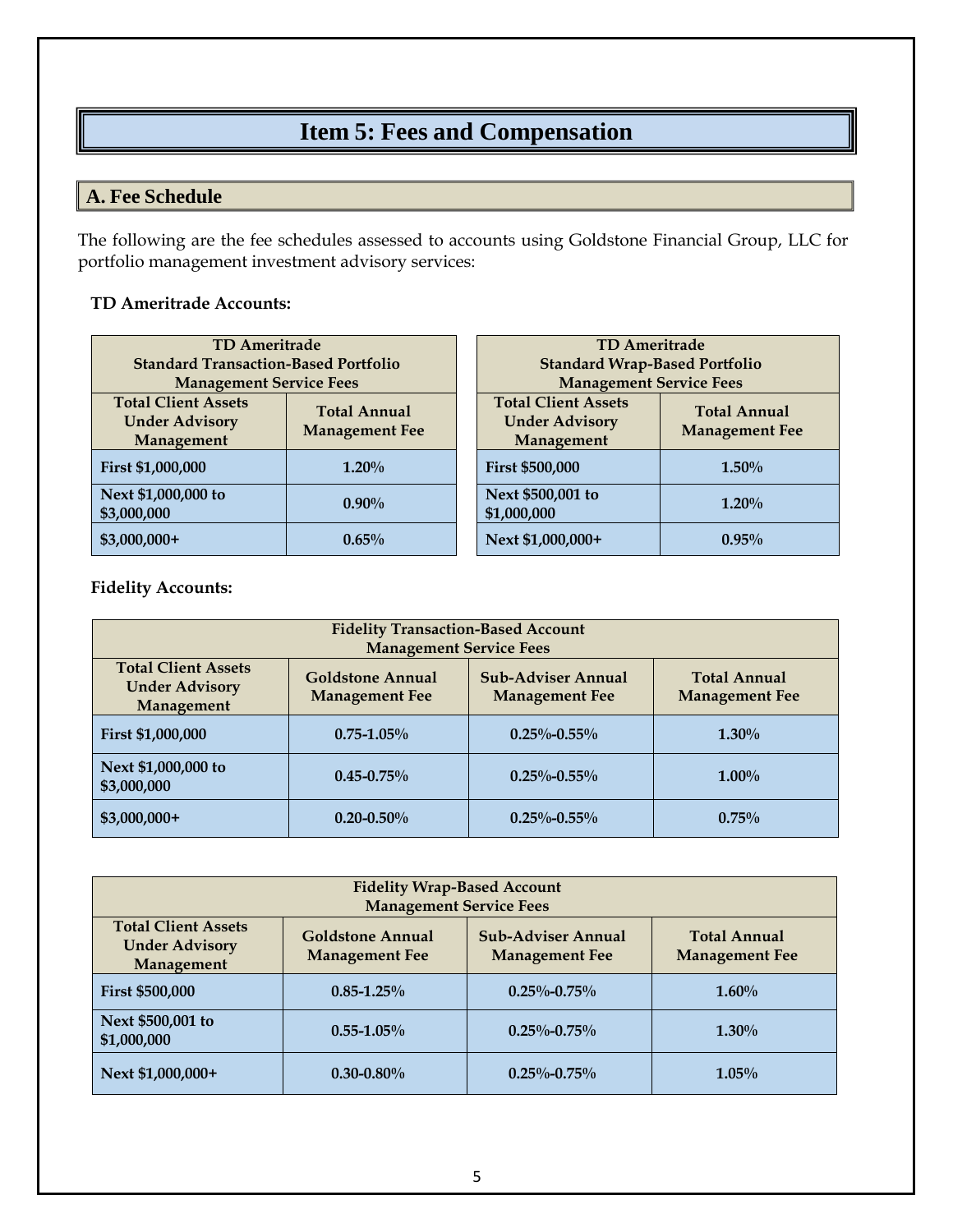For any Transaction-Based portfolios the client will be charged trade transaction fees assessed by the custodian directly to the account at the time of the transaction. All transaction fees are determined by the custodian's respective fee schedules and available on request. Please note, the custodians used by GFG offer reduced transaction fees on certain types of trades to clients who opt to receive trade confirmations and/or monthly statements electronically in lieu of paper copies sent by physical mail. For additional information, please review the custodian's fee schedules and discuss with your representative.

For Wrap-Based Portfolio Management, GFG will wrap all fees (i.e., custodian fees, brokerage fees, transaction fees, third-party fees, etc.) within the annual management fee assessed to the client. If client chooses not to participate in a Wrap-Based Program, the client is responsible for all fees above the non-wrap management fee. Please note, fees and other expenses are charged by the underlying funds (ETFs, Mutual Funds, etc.) used in both the wrap and non-wrap programs. Investors will indirectly bear these fund expenses in addition to the direct management and custody fees applicable to each program.

Not all managed allocation models used by GFG are available as a transaction-based managed account. Client should be aware a transaction-based portfolio will be assessed a lower annual management fee compared to wrap-based portfolio management fees, but the total fees charged to the account may be more/less expensive than a wrap-based portfolio when including trading and other custodial costs. Please review all models, expected trading levels, and applicable fees before investing. Management fees differ on each custodian and certain portfolio models are not available on both platforms. Please note, GFG receives different compensation amounts from each custodian and a potential conflict may exist when recommending a custodian. Please review all fees before selecting a custodian.

Certain models recommended by GFG may be managed by third-party money managers or subadvisers. The use of a money manager or sub-adviser may add to the client's total annual cost. Clients should be aware use of a money manager or sub-adviser is not required and may not be available on a custodian. To determine the added management costs please refer to the money-manager or subadviser's respective ADV Part 2 and review with your investment adviser representative.

All fees are negotiable depending upon the needs of the client and complexity of the situation. GFG reserves the right to waive management fees for a client or an account in select instances. The final fee schedule is included as Exhibit II of the Investment Advisory Contract. Clients may terminate the agreement without penalty for a full refund of GFG's fees within five business days of initial signing of the Investment Advisory Contract. Thereafter, clients may terminate the Investment Advisory Contract generally with 30 days' written notice.

For purposes of calculating the advisory fee, GFG uses the value of the account as of the end of the last business day of the prior billing period for TD Ameritrade accounts and the average daily closing balance for the prior billing period for Fidelity accounts.

# **B. Payment of Fees**

# *Payment of Management Fees*

Portfolio management fees are withdrawn directly from the client's accounts with the client's written authorization.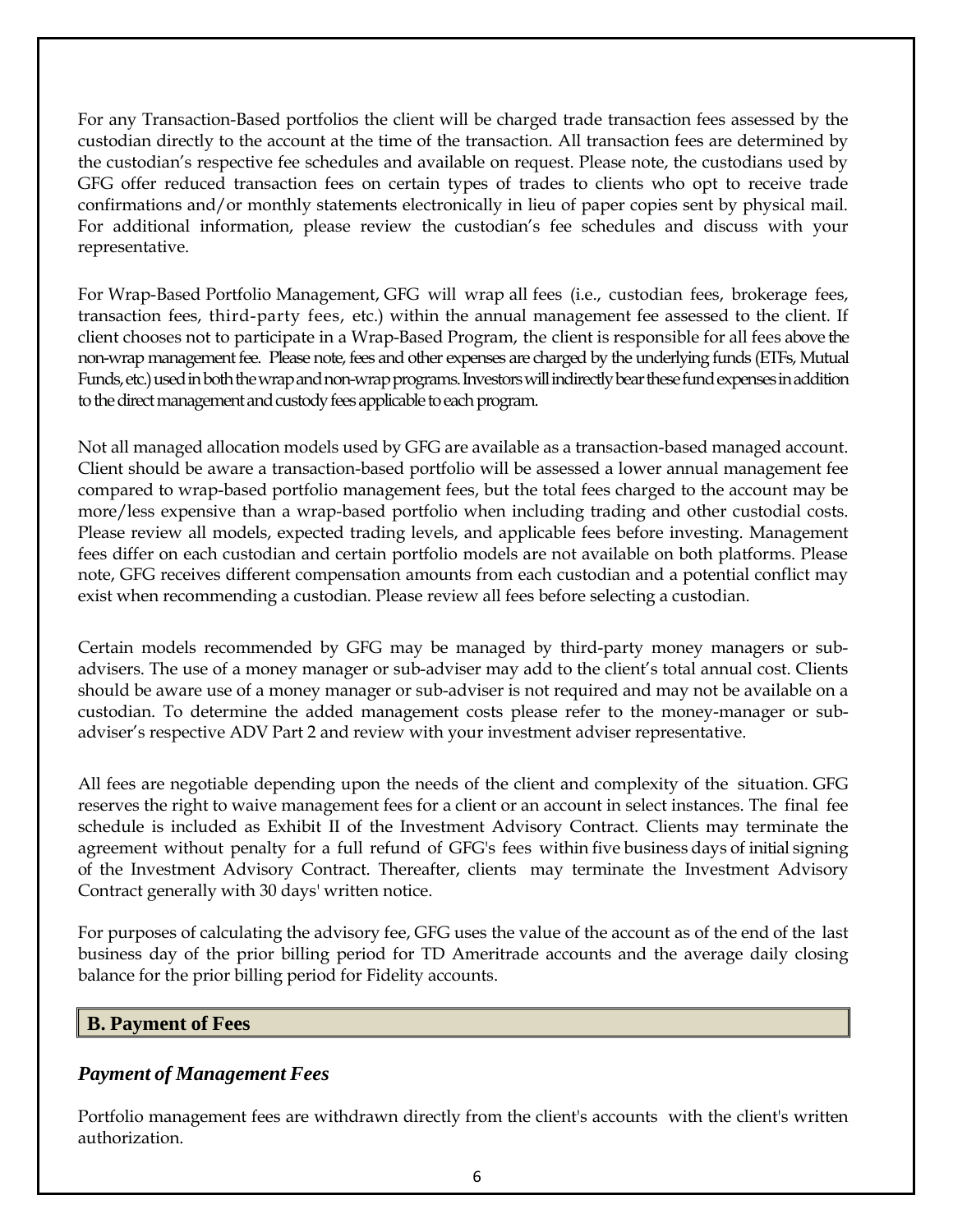# **C. Client Responsibility For Third Party Fees**

GFG will wrap third party fees (i.e., custodian fees, brokerage fees, transaction fees, etc.) within the annual management fee assessed to the client. GFG will charge and collect from clients one inclusive management fee to cover all transaction and custodial fees assessed to the account. If client chooses not to participate in a Wrap Fee Program client is responsible for all third-party fees.

## **D. Prepayment of Fees**

The timing and method of calculating the management fees is dependent on the custodian used. Accounts custodied with TD Ameritrade, fees are taken at the onset of the management of the assets and then billed in advance at the beginning of each quarter. Accounts custodied with Fidelity are billed monthly in arrears based on the prior month's average daily assets under management. Due to these different calculation methods the amount of the management fees charged may differ for the same advisory services if the account was held at a different custodian used by the firm.

For all asset-based fees paid in advance, refunds for fees paid in advance will be returned within thirty days to the client via return deposit back into the client's account. The fee refunded will be equal to the balance of the fees collected in advance minus the daily rate\* times the number of days elapsed in the billing periodup to and including the day of termination.(\*The daily rate is calculated by dividing the annual asset-based fee by 365.)

# **E. Outside Compensation For the Sale of Securities to Clients**

Neither GFG nor its supervised persons accept any compensation for the sale of securities or other investment products, including asset-based sales charges or service fees from the sale of mutual funds.

# <span id="page-6-0"></span>**Item 6: Performance-Based Fees and Side-By-Side Management**

GFG does not accept performance-based fees or other fees based on a share of capital gains on or capital appreciation of the assets of a client. It is the policy of GFG to seek fair and equitable allocations of all investment opportunities/transactions among its clients to avoid favoring one client over another.

# **Item 7: Types of Clients**

<span id="page-6-1"></span>GFG generally provides advisory services to the following types of clients:

Individuals - High-Net-Worth Individuals

#### *Minimum Account Size for Portfolio Management*

There is an account minimum of \$50,000, which may be waived by GFG in its discretion. Accounts with lower balances may not be eligible for all investment models offered by the firm and/or may not receive the recommended model allocation percentages in holdings that do not allow for fractional shares.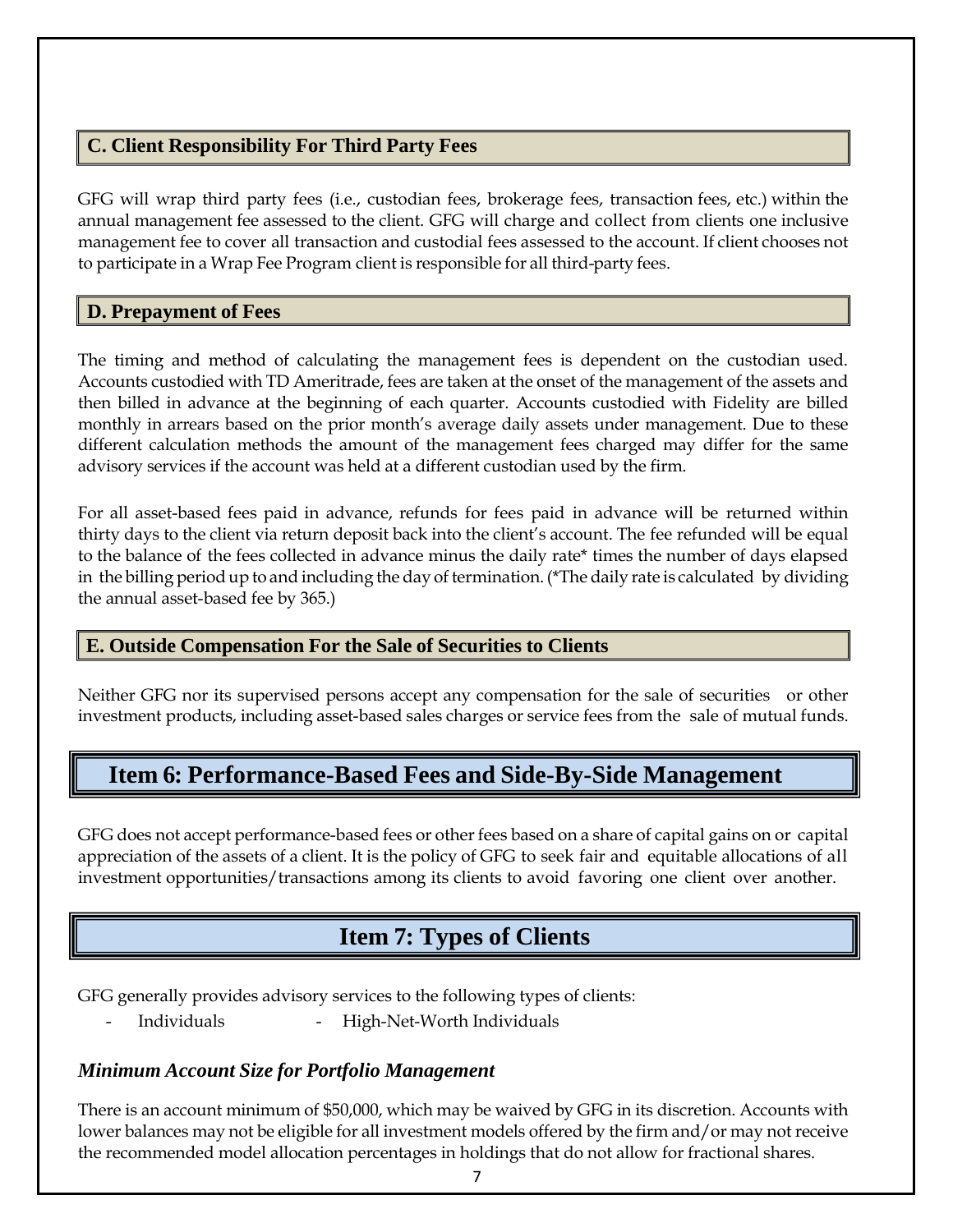# <span id="page-7-0"></span>**Item 8:Investment Strategies, Methods of Analysis, and Risk of Loss**

## **A: Investment Strategies**

#### *Money Managers and Sub-Advisers*

GFG uses the following money managers and sub-advisers within its wrap fee program. These advisers and their most used strategies are listed below. Other advisers and strategies are available and used by GFG. Please consult with your adviser and review the advisers respective ADV Part II and Brochures before choosing any strategy.

Optimus Advisory Group Dynamic Equity ETF Strategy – Seeks to provide investors with the total return normally associated with a mix of equities, while using a proprietary tactical overlay to move the portfolio to cash for downside risk protection. When not in cash, this long-only ETF model can vary its large cap equity investments from 50% to 100% of the portfolio, its mid cap equity investments from 0% to 50%, and its small cap equity investments from 0% to 25% using monthly, bi-monthly, and quarterly rotations.

Optimus Advisory Group Tactical High Yield – Seeks to provide investors with the total return normally associated with High Yield Bonds, while using optimal exit techniques for downside risk reduction. The program was designed around a high yield bond fund index but uses mutual funds or exchange-traded funds (ETFs) as the actual investment vehicles. There are two independent signals for a maximum of one long position. All independent signals vary from short-term to long-term in nature. Stop losses and trailing stops are used.

Optimus Advisory Group Hedged Equity Strategy- Seeks to provide investors with the total return normally associated with a mix of U.S. equities, while maintaining the ability to move to low volatility or sector equities for downside risk protection. SHORT SIDE (33% Optimus Global Advantage All Asset 2X) - Seeks to provide investors with an opportunity for gains during U.S. equities, Foreign equities, and U.S. Govt. bond market declines. The strategy uses inverse mutual funds / ETFs that are based on U.S. equities, Foreign equities, and U.S. Govt. bonds.

ZEGA Financial - HiPOS Income – Seeks to provide an alternative investment strategy as a complement or replacement for existing fixed income or alternative allocations. The strategy attempts to generate returns by selling credit spreads, which are two-legged options strategies, and purchasing US Treasuries. While the HiPOS Income design is to limit downside losses during extreme conditions, there is still notable risk taken to produce its non-correlated returns.

ZEGA Financial - HiPOS Conservative – Seeks to provide an alternative investment strategy that seeks excess returns from an aggressive investment profile. ZEGA generates return by selling credit spreads, which are two-legged options strategies. HiPOS is designed to be highly liquid and has little to no historical correlation to the equity or interest rate sensitive markets. We typically recommend the HiPOS Conservative remain limited to no more than 10-20% of an individual portfolio's equity position and the investor have significant understanding and experience of option trading.

ZEGA Financial - HiPOS Moderate –Seeks to provide an alternative investment strategy as a complement or replacement for existing alternative allocations. The model attempts to generate returns by selling credit spreads, which is a two-legged option strategy. Due to its un-hedged and highly leveraged use of options, we typically recommend the HiPOS Moderate remain limited to no more than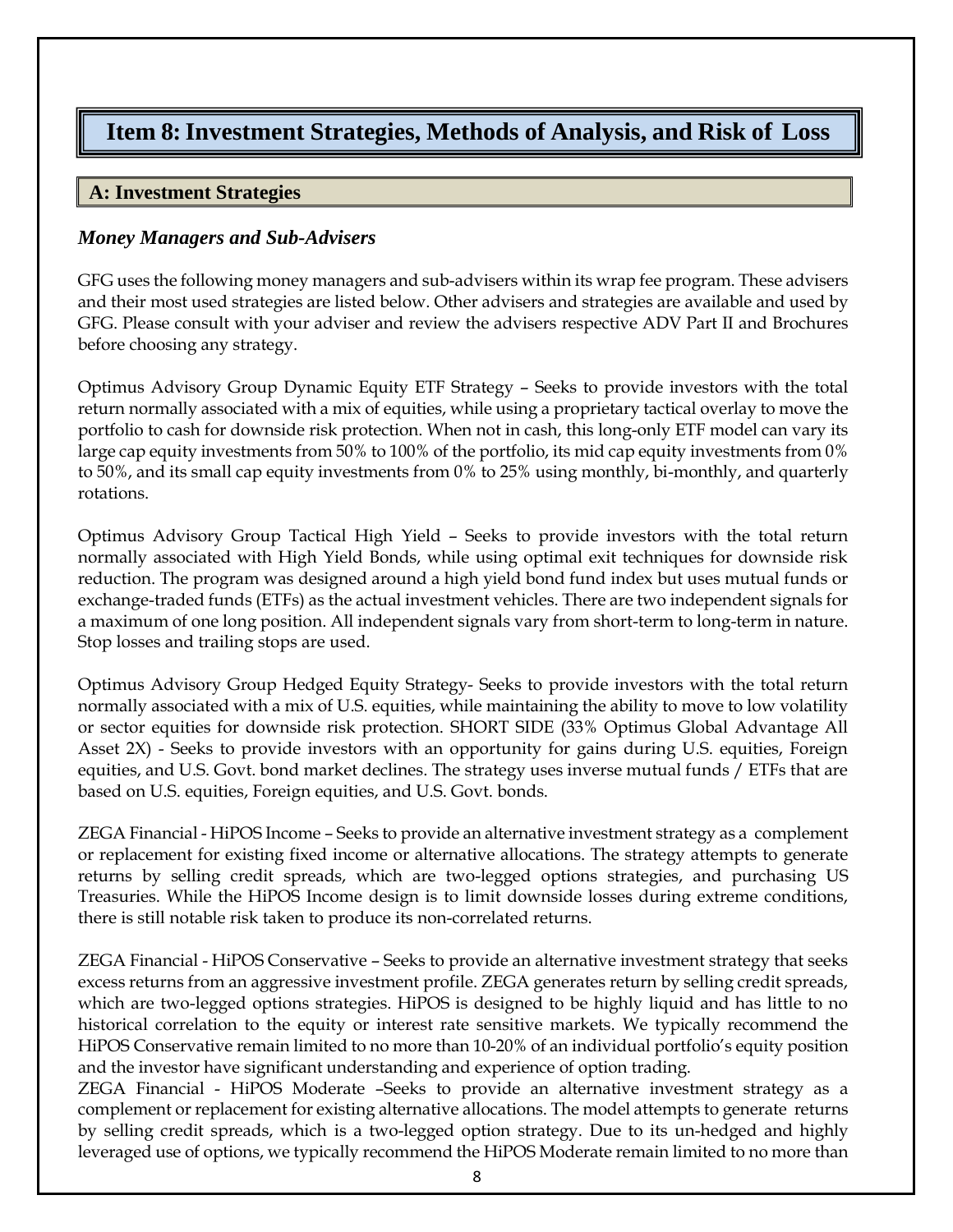10-20% of an individual portfolio's equity position and the investor have significant understanding and experience of option trading. There is notable risk taken to produce its non-correlated returns, including margin risk and the possibility of losing more than 100% of your principal investment in the strategy.

ZEGA Financial - HiPOS Aggressive – Seeks to provide an alternative investment strategy as a complement or replacement for existing alternative allocations. The model attempts to generate returns from an aggressive investment profile by selling credit spreads (two-legged options strategies). HiPOS uses highly liquid index options as the core investment vehicle. Due to its un-hedged and highly leveraged use of options, we typically recommend the HiPOS Aggressive Growth remain limited to no more than 10-20% of an individual portfolio's equity position and the investor have significant understanding of option trading. There is notable risk taken to produce its non-correlated returns, including margin risk and the possibility of losing more than 100% of your principal investment in the strategy.

AE Wealth Management (AEWM) models diversify among individual securities. AEWM provides a wide range of model portfolio solutions for the major three "buckets" where clients assets are generally invested, safe money investments, growth, and ambitious investments. This approach considered as a "Behavioral Finance" investment approach strives to help remove emotion from investing which could potentially jeopardize long-term financial security.

#### **Investing in securities involves a risk of loss that you, as a client, should be prepared to bear. Any investment strategy used may result in the loss of principal. Past performance is not indicative of future results.**

#### **B. Material Risks Involved**

# *Methods of Analysis*

**Charting analysis** strategy involves using and comparing various charts to predict long and shortterm performance or market trends. The risk involved in using this method is that only past performance data is considered without using other methods to crosscheck data. Using charting analysis without other methods of analysis would be assuming past performance will be indicative of future performance. This may not be the case.

**Fundamental analysis** concentrates on factors that determine a company's value and expected future earnings. This strategy would normally encourage equity purchases in stocks that are undervalued or priced below their perceived value. The risk assumed is that the market will fail to reach expectations of perceived value.

**Technical analysis** attempts to predict a future stock price or direction based on market trends. The assumption is that the market follows discernible patterns and if these patterns can be identified then a prediction can be made. The risk is that markets do not always follow patterns and relying solely on this method may not consider new patterns that emerge over time.

**Cyclical analysis** assumes that the markets react in cyclical patterns which, once identified, can be leveraged to provide performance. The risks with this strategy are two-fold: 1) the markets do not always repeat cyclical patterns; and 2) if too many investors begin to implement this strategy, then it changes the very cycles these investors are trying to exploit.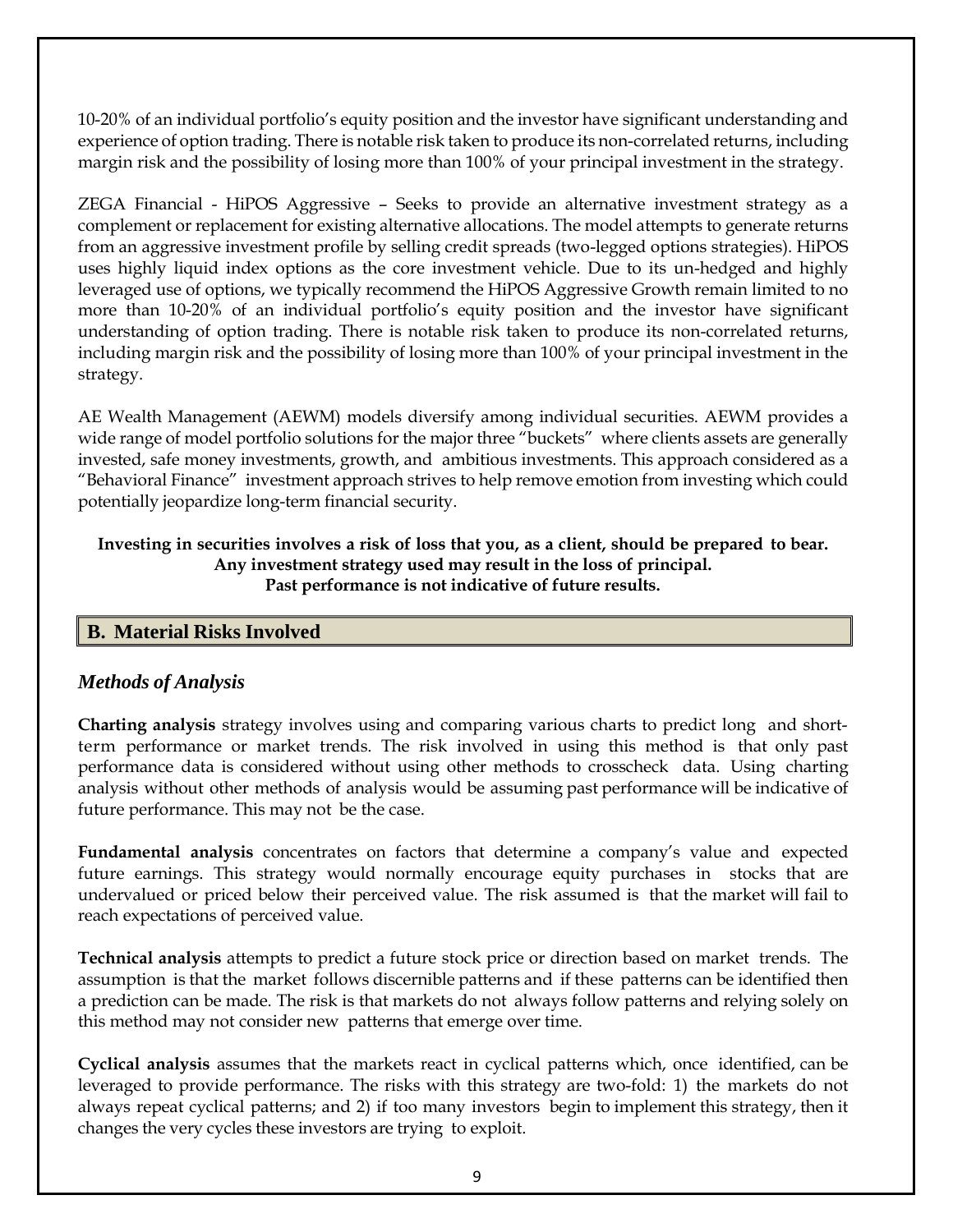**Modern Portfolio Theory** assumes that investors are risk adverse, meaning that given two portfolios that offer the same expected return, investors will prefer the less risky one. Thus, an investor will take on increased risk only if compensated by higher expected returns. Conversely, an investor who wants higher expected returns must accept more risk. The exact trade-off will be the same for all investors, but different investors will evaluate the trade-off differently based on individual risk aversion characteristics. The implication is that a rational investor will not invest in a portfolio if a second portfolio exists with a more favorable risk-expected return profile – i.e., if for that level of risk an alternative portfolio exists which has better expected returns.

## *Transaction Strategies*

**Long term trading** is designed to capture market rates of both return and risk. Due to its nature, the long-term investment strategy can expose clients to various types of risk that will typically surface at various intervals during the time the client owns the investments. These risks include but are not limited to inflation (purchasing power) risk, interest rate risk, economic risk, market risk, and political/regulatory risk.

**Short term trading** risks include liquidity, economic stability, and inflation, in addition to the longterm trading risks listed above. Frequent trading can affect investment performance, particularly through increased brokerage and other transaction costs and taxes.

**Margin transactions** use leverage that is borrowed from a brokerage firm as collateral. When losses occur, the value of the margin account may fall below the brokerage firm's threshold thereby triggering a margin call. This may force the account holder to either allocate more funds to the account or sell assets on a shorter time frame than desired. The use of margin can significantly increase risk.

**Options transactions** involve a contract to purchase a security at a given price, not necessarily at market value, depending on the market. This strategy includes the risk that an option may expire out of the money resulting in minimal or no value, as well as the possibility of leveraged loss of trading capital due to the leveraged nature of stock options. The use of options can significantly increase risk.

#### **Investing in securities involves a risk of loss that you, as a client, should be prepared to bear. Any investment strategy used may result in the loss of principal. Past performance is not indicative of future results.**

# **C. Risks of Specific Securities Utilized**

Clients should be aware there is a material risk of loss using any investment strategy. GFG's use of margin and options in certain investment strategies generally holds greater risk of capital loss. Certain investment strategies use margin or invest in options which generally hold a greater risk of capital loss. The investment types listed below (leaving aside Treasury, Treasury Inflation Protected/Inflation Linked Bonds) are not guaranteed or insured by the FDIC or any other government agency.

**Equity** investment generally refers to buying shares of stocks in return for receiving a future payment of dividends and/or capital gains if the value of the stock increases. The value of equity securities may fluctuate in response to specific situations for each company, industry conditions and the general economic environments, including a complete loss of value.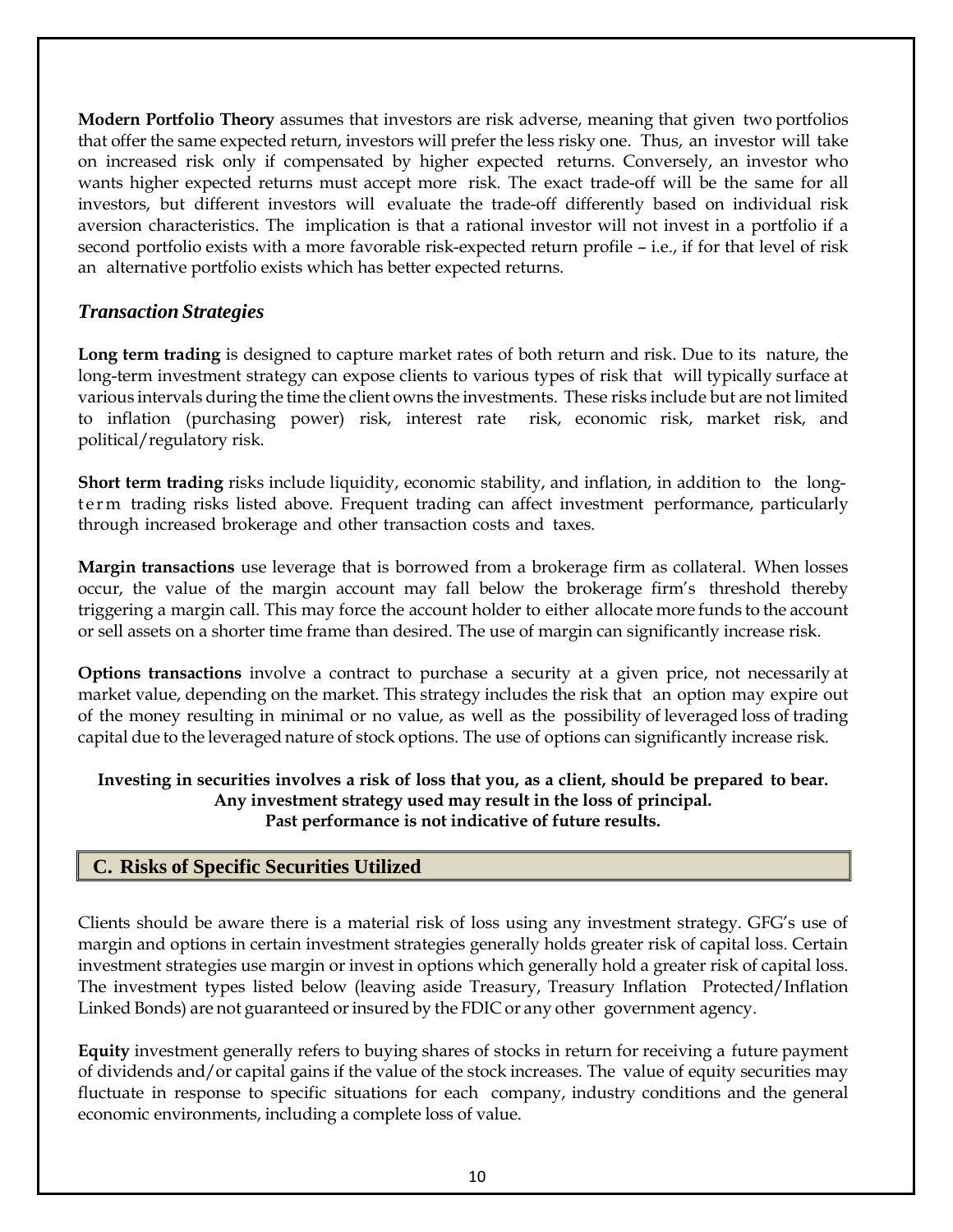**Mutual Funds** are investment programs funded by shareholders that trade in diversified holdings and are professionally managed. Mutual funds carry the risk of capital loss and you may lose money. All mutual funds have management and operating costs lowering gross investment returns.

**Fixed income** investments generally pay a return on a fixed schedule, though the amount of the payments can vary. This type of investment can include corporate and government debt securities, leveraged loans, high yield, and investment grade debt and structured products, such as mortgage and other asset-backed securities, although individual bonds may be the best-known type of fixed income security. In general, the fixed income market is volatile and fixed income securities carry interest rate risk. (As interest rates rise, bond prices usually fall, and vice versa. This effect is usually more pronounced forlonger-term securities.) Fixed income securities also carry inflation risk, liquidity risk, call risk, and credit and default risks for both issuers and counterparties. The risk of default on treasury inflation protected/inflation linked bonds is dependent upon the U.S. Treasury defaulting (extremely unlikely); however, they do carry a potential risk of losing value. Risks of investing in foreign fixed income securities also include sovereign risk, a country defaulting on its debt obligations.

**Exchange Traded Funds (ETFs):** An ETF is an investment fund traded on stock exchanges, similar to stocks. Investing in ETFs carries the risk of capital loss (sometimes up to a 100% loss in the case of a stock holding bankruptcy). Areas of concern include the lack of transparency in products and increasing complexity, conflicts of interest and the possibility of inadequate regulatory compliance. Precious Metal ETFs (e.g., Gold, Silver, or Palladium Bullion backed "electronic shares" not physical metal) specifically may be negatively impacted by several unique factors, among them (1) large sales by the official sector which own a significant portion of aggregate world holdings in gold and other precious metals, (2) a significant increase in hedging activities by producers of gold or other precious metals, (3) a significant change in the attitude of speculators and investors.

**Real Estate Funds** (including REITs) face several kinds of risk that are inherent in the real estate sector, which historically has experienced significant fluctuations and cycles in performance. Revenues and cash flows may be adversely affected by: changes in localreal estate market conditions due to changes in national or local economic conditions or changes in local property market characteristics; competition from other properties offering the same or similar services; changes in interest rates and in the state of the debt and equity credit markets; the ongoing need for capital improvements; changes in real estate tax rates and other operating expenses; adverse changes in governmental rules and fiscal policies; adverse changes in zoning laws; the impact of present or future environmental legislation and compliance with environmental laws.

**Options** are contracts to purchase a security at a given price, risking that an option may expire out of the money resulting in minimal or no value. An uncovered option is a type of options contract that is not backed by an offsetting position that would help mitigate risk. The risk for a "naked" or uncovered put is not unlimited, whereas the potential loss for an uncovered call option is limitless. Spread option positions entail buying and selling multiple options on the same underlying security but with different strike prices or expiration dates, which helps limit the risk of other option trading strategies. Option transactions also involve risks including but not limited to economic risk, market risk, sector risk, idiosyncratic risk, political/regulatory risk, inflation (purchasing power) risk and interest rate risk.

**Non-U.S. securities** present certain risks such as currency fluctuation, political and economic change, social unrest, changes in government regulation, differences in accounting and the lesser degree of accurate public information available.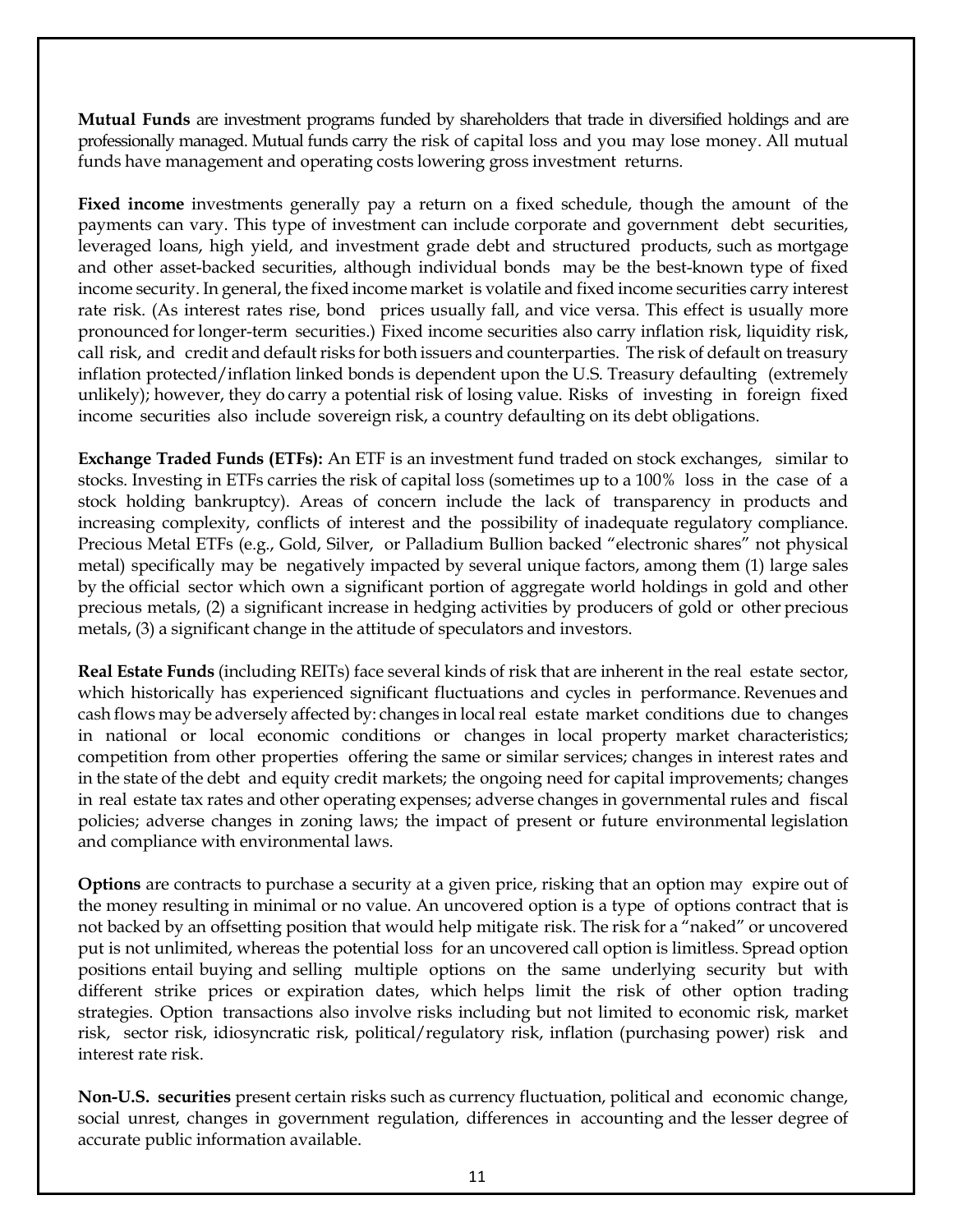**Investing in securities involves a risk of loss that you, as a client, should be prepared to bear. Any investment strategy used may result in the loss of principal. Past performance is not indicative of future results.**

# **Item 9: Disciplinary Information**

#### <span id="page-11-0"></span>**A. Criminal or Civil Actions**

There are no criminal or civil actions to report.

#### **B. Administrative Proceedings**

1) On March 28, 2022, the Firm and its owner and principal, Anthony Pellegrino, were the subject of an Order Instituting Administrative and Cease and Desist Proceedings (the "Order") entered by the SEC, to which they previously consented without admitting or denying the findings therein, making findings and imposing remedial sanctions and a cease and desist order from and based on violations of Section 206(2) of the Investment Advisers Act of 1940 and Sections 5(a) and (c) of the Securities Act of 1933. A copy of that Order is available at [https://www.sec.gov/litigation/admin/2022/33-11045.pdf.](https://www.sec.gov/litigation/admin/2022/33-11045.pdf) The Order imposed a censure against the Firm and Anthony Pellegrino as well as fines against the Firm of \$70,000 and Anthony Pellegrino of \$30,000, which have already been paid as directed. In addition, the Order requires the Firm to retain an independent compliance consultant to review the effectiveness of its disclosures, policies, procedures, systems and internal controls to make recommendations for the Firm to adopt enhancements in response, which the Firm has implemented.

As detailed more fully in the Order, this matter arises from the period May 2017 through June 2018, during which time the Firm, Anthony Pellegrino and Michael Pellegrino, a former manager and owner discussed below, offered and sold an investment of a third party company called 1 Global Capital (1GC), which filed for bankruptcy in July 2018, after which the SEC charged 1GC and its owner with offering and selling 1GC investments as unregistered securities, where there was no applicable exemption from registration, as well as misrepresentations regarding among other facts, the use of investor funds, the value of the investments and that the 1GC investments were exempt from the registration requirements under the securities laws. 1GC and its principal owner subsequently settled the SEC's charges against it. Neither the Firm, Anthony nor Michael Pellegrino were aware of 1GC's misrepresentations and indeed were themselves mislead by 1GC and its outside securities counsel. In this regard, 1GC obtained outside securities counsel who prepared false legal opinions and who falsely misrepresented to Michael and Anthony that the 1GC investment returns were validated by an independent accounting firm and touted legal opinions authored by outside counsel that the 1GC investments were not considered securities subject to registration. In reliance upon 1GC and 1GC's outside securities counsel, and despite efforts to conduct their own research and analysis regarding 1GC and its investments including in-person meetings at 1GC, numerous communications with 1GC and its outside securities counsel, the Firm, Anthony Pellegrino and Michael Pellegrino offered and sold the unregistered 1GC securities between May 2017 and June 2018 to certain Goldstone clients as an alternative investment product for their clients' investment portfolios. In doing so, the Firm, Anthony and Michael did not adequately disclose the fees they received from 1GC to their advisory clients including that the firm was paid a referral fee for referring clients to the product.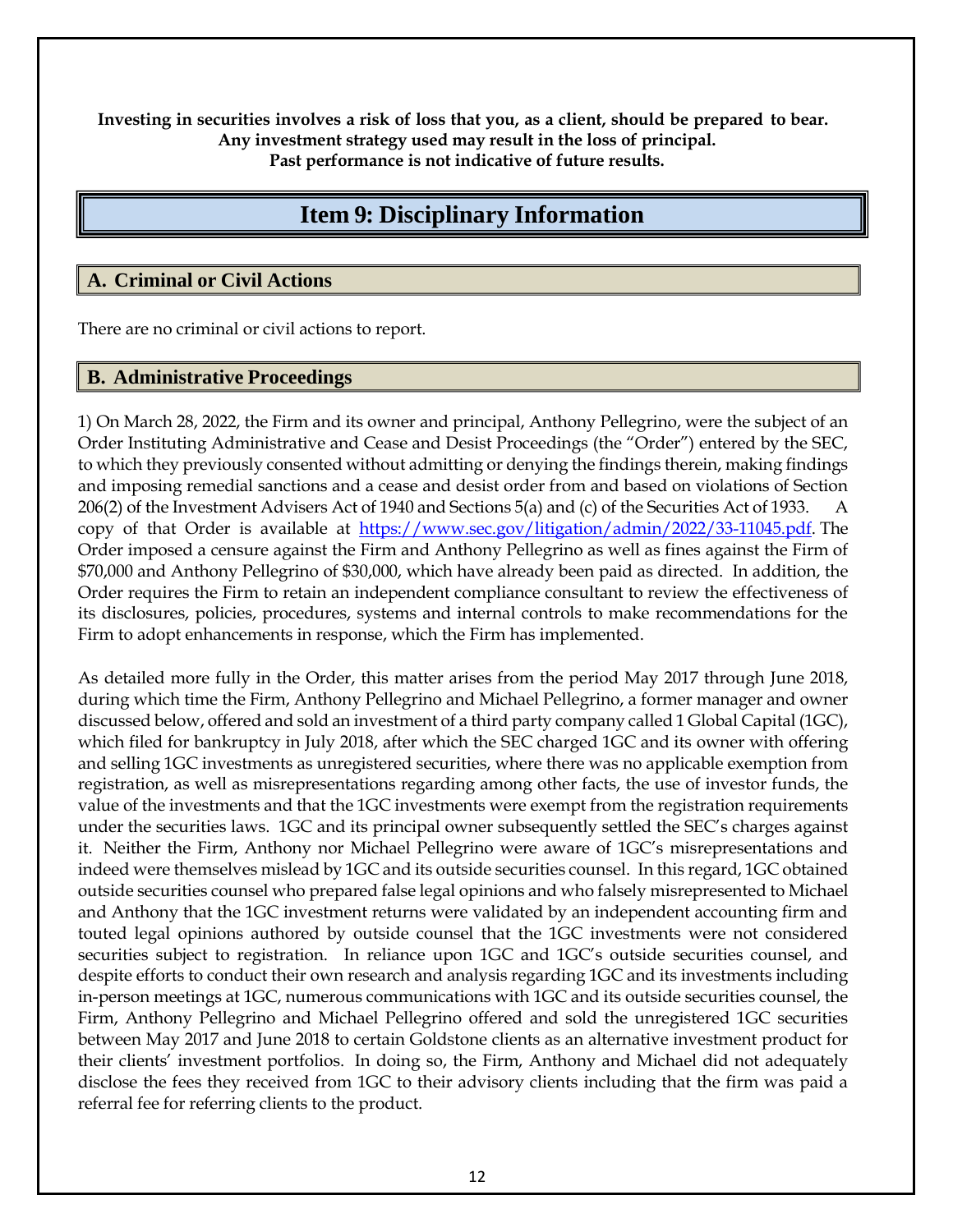After 1GC filed for bankruptcy and was charged by the SEC, the Firm and Anthony provided funds to facilitate a settlement with all its clients who invested in 1GC, returning the referral fees received from 1GC in addition to insurance proceeds. Anthony and the Firm at its own expense assisted its clients to file proofs of claim in the 1GC bankruptcy . The Firm also hired a new chief compliance officer (who is still here), created a new due diligence committee to review and approve new investment products, and implemented a more robust Compliance program, including revised relevant policies and procedures and implemented prohibitions on offering any unregistered securities.

In entering the Order, the SEC considered the Firm's and Anthony's remedial efforts promptly undertaken and cooperation afforded the SEC.

In addition, although not involving currently part of the Firm's advisory business or management, Michael Pellegrino, who was until 2018 the Firm's former co-manager, chief compliance and investment officer, was ordered to pay a \$50,000 fine, which has been paid, and received an order barring him from association with the Firm's advisory business in addition to prohibiting from association with other financial institutions as described in the Order.

2) On January 5, 2022, the Firm and Anthony Pellegrino, owner of the firm, entered into an Agreement and Order with the State of Idaho, Department of Finance agreeing, without admitting or denying the violations set forth in the Order, that in December 2017 Goldstone and Pellegrino violated Idaho Code Sec. 30-14-502(a)(2) by making an unsuitable recommendation to a client of the firm in violation of IDAPA 12.01.08.104.04b related to the recommendation of an unregistered security. A copy of the order is available at [https://www.finance.idaho.gov/legal/administrative-actions/securities/enforcement](https://www.finance.idaho.gov/legal/administrative-actions/securities/enforcement-orders/documents/2022/4843-2019-7-05-c-goldstone-financial-a-pellegrino-ao.pdf)[orders/documents/2022/4843-2019-7-05-c-goldstone-financial-a-pellegrino-ao.pdf.](https://www.finance.idaho.gov/legal/administrative-actions/securities/enforcement-orders/documents/2022/4843-2019-7-05-c-goldstone-financial-a-pellegrino-ao.pdf) In entering the Order, the Firm and Pellegrino agreed to pay a \$10,000 civil penalty, which has been paid.

# **C. Self-regulatory Organization (SRO) Proceedings**

<span id="page-12-0"></span>There are no self-regulatory organization proceedings to report.

# **Item 10: Other Financial Industry Activities and Affiliations**

# **A. Registration as a Broker/Dealer or Broker/Dealer Representative**

Neither GFG nor its representatives are registered as, or have pending applications to become, a broker/dealer or a registered representative of a broker/dealer.

## **B. Registration as a Futures Commission Merchant, Commodity Pool Operator, or a Commodity Trading Advisor**

Neither GFG nor its representatives are registered as or have pending applications to become either a Futures Commission Merchant, Commodity Pool Operator, or Commodity Trading Advisor or an associated person of the foregoing entities.

**C. Registration Relationships Material to this Advisory Business and Possible Conflicts of Interests**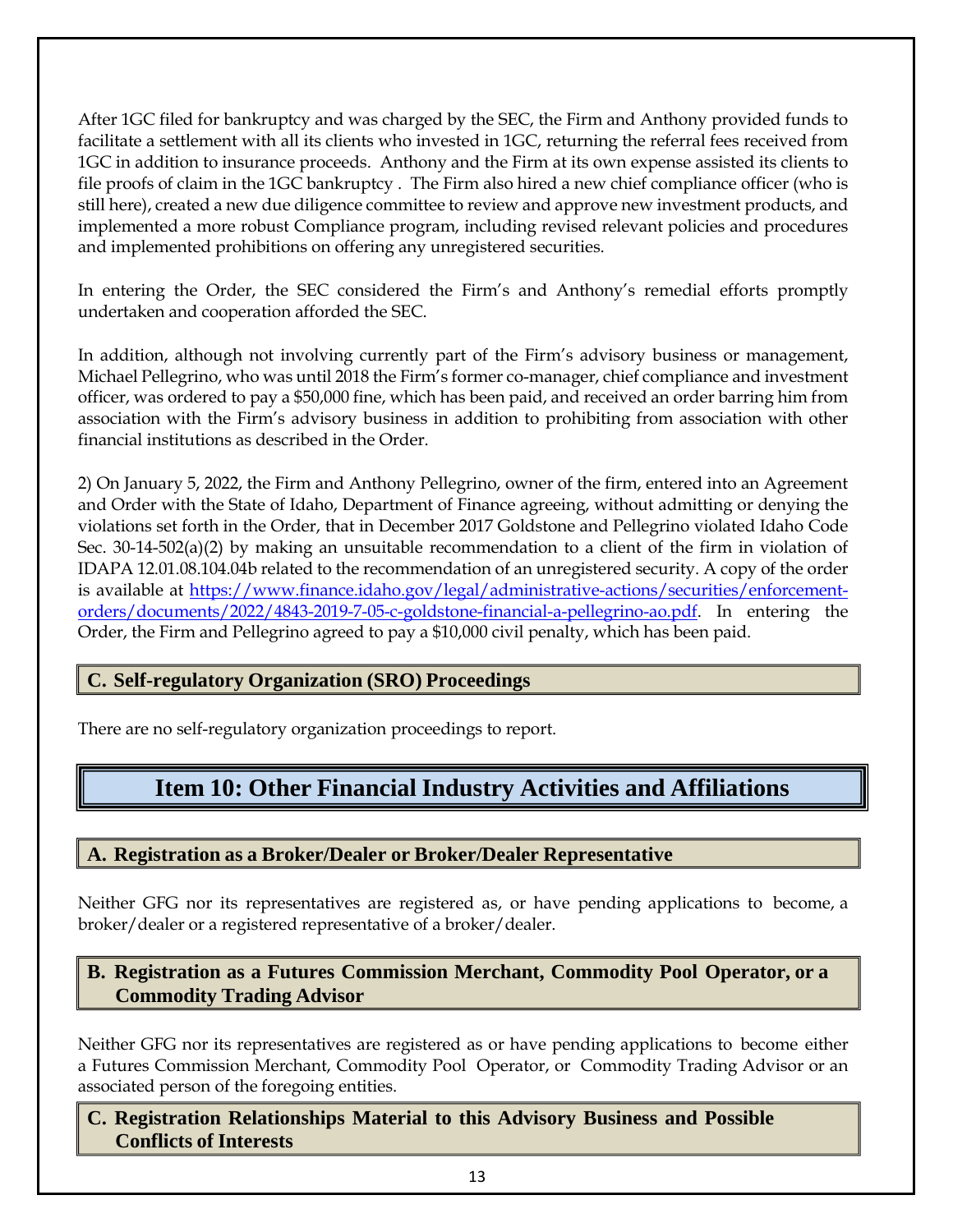The Investment Advisory Representatives (IARs) of GFG are independent licensed insurance agents, and from time to time, will offer clients advice or products acting in such capacity. Insurance sales conducted by these IARs are independent and not considered advisory services of GFG. Insurance products are considered separate from GFG and outside of the advisory services offered by GFG and its IARs. The client should be aware these products and services pay commissions or other compensation to the insurance agent and involve a conflict of interest, as commissionable products conflict with the fiduciary duties of a registered investment adviser. Clients are in no way required to utilize the services of any representative of GFG in connection with such individual's activities outside of GFG.

## **D. Selection of Other Advisers or Managers and How This Adviser is Compensated for Those Selections**

GFG may utilize sub-advisers or recommend clients utilize third-party money managers. Before recommending other advisors for clients, GFG will always ensure those other advisors are properly licensed or registered as investment advisor. GFG offers clients sub-advised portfolios in its wrap fee program, which are managed by separate account managers or through a sub-adviser that GFG engages on its behalf and are further described in Item 6A of this brochure: Adhesion Wealth Advisors, Optimus Advisory Group, Zega Financial, LLC, & AE Wealth Management. Please see the wrap brochure for additional information including associated costs.

# <span id="page-13-0"></span>**Item 11: Code of Ethics, Participation or Interest in Client Transactions and Personal Trading**

# **A. Code of Ethics**

GFG has a written Code of Ethics that covers the following areas: Prohibited Purchases and Sales, Insider Trading, Personal Securities Transactions, Exempted Transactions, Prohibited Activities, Conflicts of Interest, Gifts and Entertainment, Confidentiality, Service on a Board of Directors, Compliance Procedures, Compliance with Laws and Regulations, Procedures and Reporting, Certification of Compliance, Reporting Violations, Compliance Officer Duties, Training and Education, Recordkeeping, Annual Review, and Sanctions. GFG's Code of Ethics is available free upon request to any client or prospective client.

#### **B. Recommendations Involving Material Financial Interests**

GFG does not recommend clients buy or sell any security in which a related person to GFG or GFG has a material financial interest.

#### **C. Investing Personal Money in the Same Securities as Clients**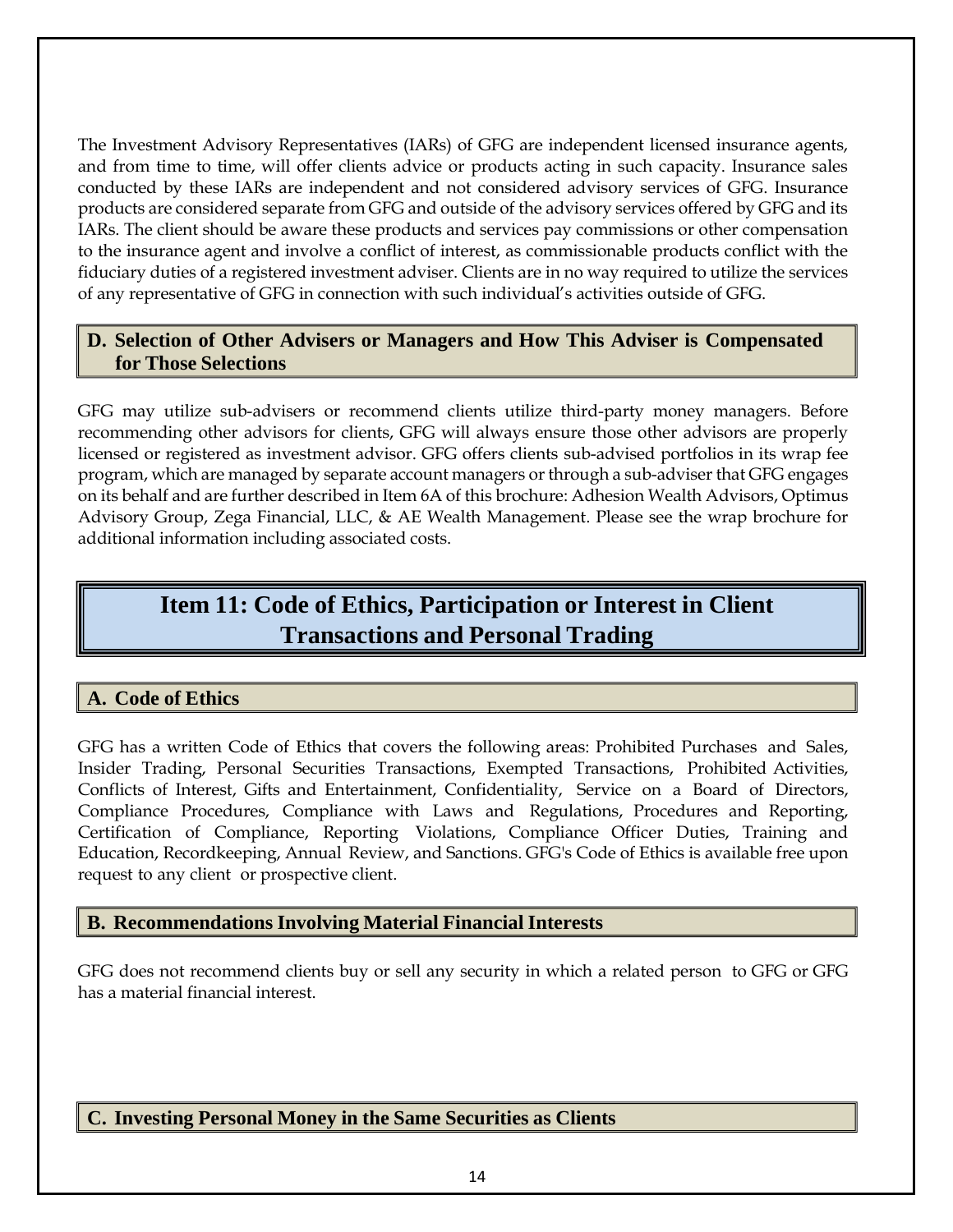From time to time, representatives of GFG may buy or sell securities for themselves that they also recommend to clients. This may provide an opportunity for representatives of GFG to buy or sell the same securities before or after recommending the same securities to clients resulting in representatives profiting off the recommendations provided to clients, which is a conflict of interest. GFG will always document any transactions that could be construed as conflicts of interest and will never engage in trading that operates to the client's disadvantage when similar securities are being bought or sold.

## **D. Trading Securities At/Around the Same Time as Clients' Securities**

From time to time, representatives of GFG may buy or sell securities for themselves at or around the same time as clients. This may provide an opportunity for representatives of GFG to buy or sell securities before or after recommending securities to clients resulting in representatives profiting off the recommendations they provide to clients. Such transactions may create a conflict of interest; however, GFG will never engage in trading that operates to the client's disadvantage if representatives of GFG buy or sell securities at or around the same time as clients.

# **Item 12: Brokerage Practices**

## <span id="page-14-0"></span>**A. Factors Used to Select Custodians and/or Broker/Dealers**

Custodians/broker-dealers will be recommended based on GFG's duty to seek "best execution," which is the obligation to seek execution of securities transactions for a client on the most favorable terms for the client under the circumstances. Clients will not necessarily pay the lowest commission or commission equivalent or receive the best trade price on a transaction.

GFG will recommend clients to use TD Ameritrade Institutional, a division of TD Ameritrade, Inc. Member FINRA/SIPC or Fidelity Clearing & Custody Solutions, a division of Fidelity Investments, through National Financial Services LLC Member FINRA/SIPC.

Fees assessed to the client by the custodian (transaction costs, alternative asset costs, etc.) may vary by custodian. Some model portfolios or sub-advisers may not be available with a custodian. A conflict of interest may exist for the GFG in recommending a custodian as the fees charged by the custodian to the Advisor may vary and result in lower costs using one custodian over the other. Please review both custodians with your representative for additional details.

#### *1. Research and Other Soft-Dollar Benefits*

GFG does not trade client's accounts and therefore receives no research, product, or services from a broker-dealer ("soft dollar benefits").

# *2. Brokerage for Client Referrals*

GFG receives no referrals from a broker-dealer or third party in exchange for using that broker-dealer or third party.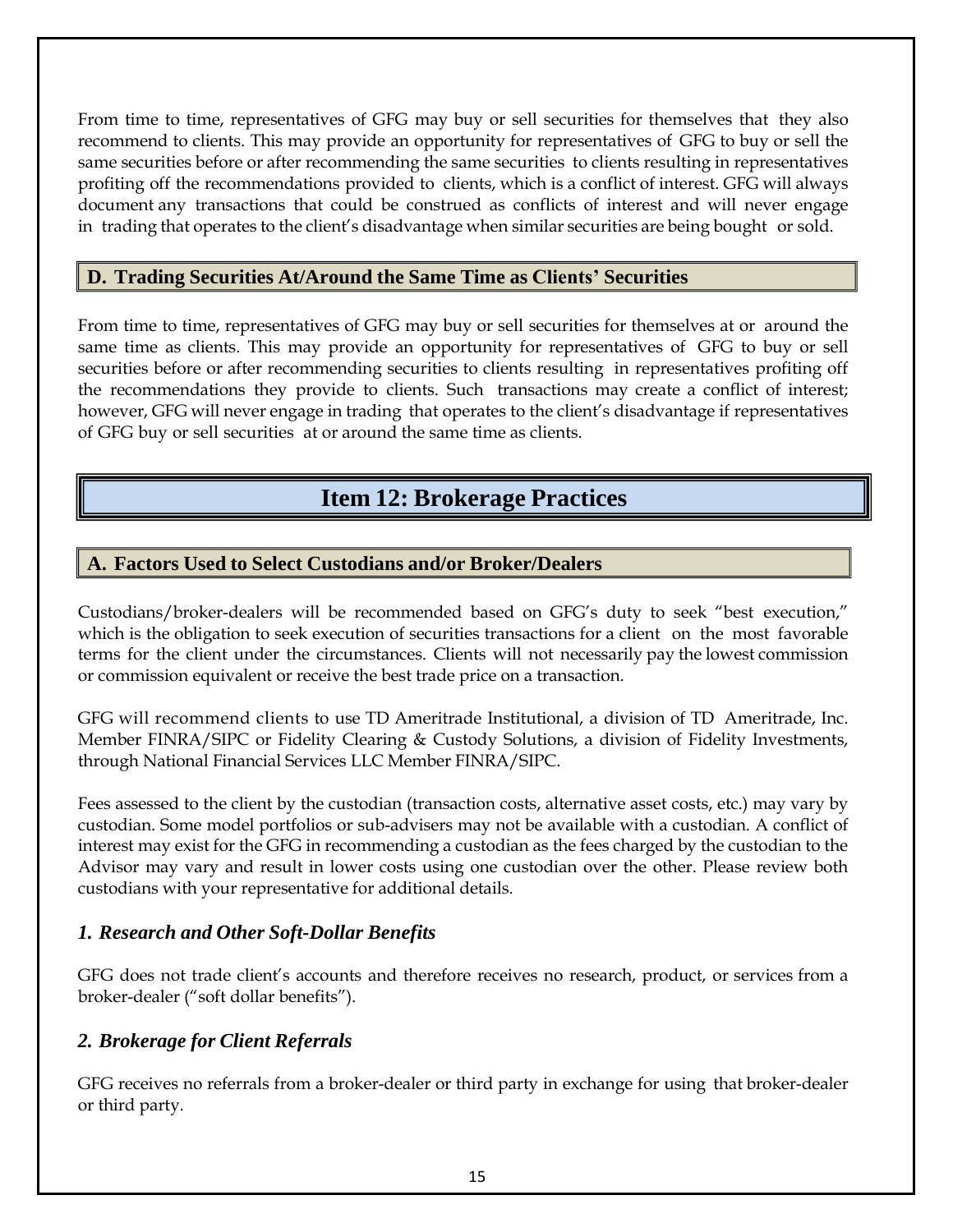# *3. Clients Directing Which Broker/Dealer/Custodian to Use*

GFG may permit Clients to direct it to execute transactions through a specified broker-dealer. Clients must refer to their advisory agreements for a complete understanding of how they may be permitted to direct brokerage. If a client directs brokerage, the client will be required to acknowledge in writing that the Client's direction with respect to the use of brokers supersedes any authority granted to GFG to select brokers; this direction may result in higher commissions, which may result in a disparity between free and directed accounts; and trades for the client and other directed accounts may be executed after trades for free accounts, which may result in less favorable prices, particularly for illiquid securities or during volatile market conditions. Not all investment advisers allow their clients to direct brokerage.

#### **B. Aggregating (Block) Trading for Multiple Client Accounts**

GFG will occasionally use Block Trading services available from the custodians when applicable for client portfolio rebalancing. Client accounts participating in the block will receive fair and equal treatment. Partially filled orders are to be filled pro rata based on the executed number of shares.

# **Item 13: Reviews of Accounts**

#### <span id="page-15-0"></span>**A. Frequency and Nature of Periodic Reviews and Who Makes Those Reviews**

All client accounts for GFG's advisory services provided on an ongoing basis are reviewed at least quarterly by Chief Compliance Officer Jeff Weglarz with regard to clients' respective investment policies and risk tolerance levels. All accounts at GFG are currently assigned to this reviewer.

#### **B. Factors That Will Trigger a Non-Periodic Review of Client Accounts**

Reviews may be triggered by material market, economic, regulatory, or political events, or by changes in client's financial situations (such as retirement, termination of employment, physical move, or inheritance).

#### **C. Content and Frequency of Regular Reports Provided to Clients**

Each client of GFG's advisory services provided on an ongoing basis will receive at least quarterly a statement detailing the client's account, including assets held, asset value, and any transactions conducted within the reporting period. This written report will be generated and distributed by the custodian.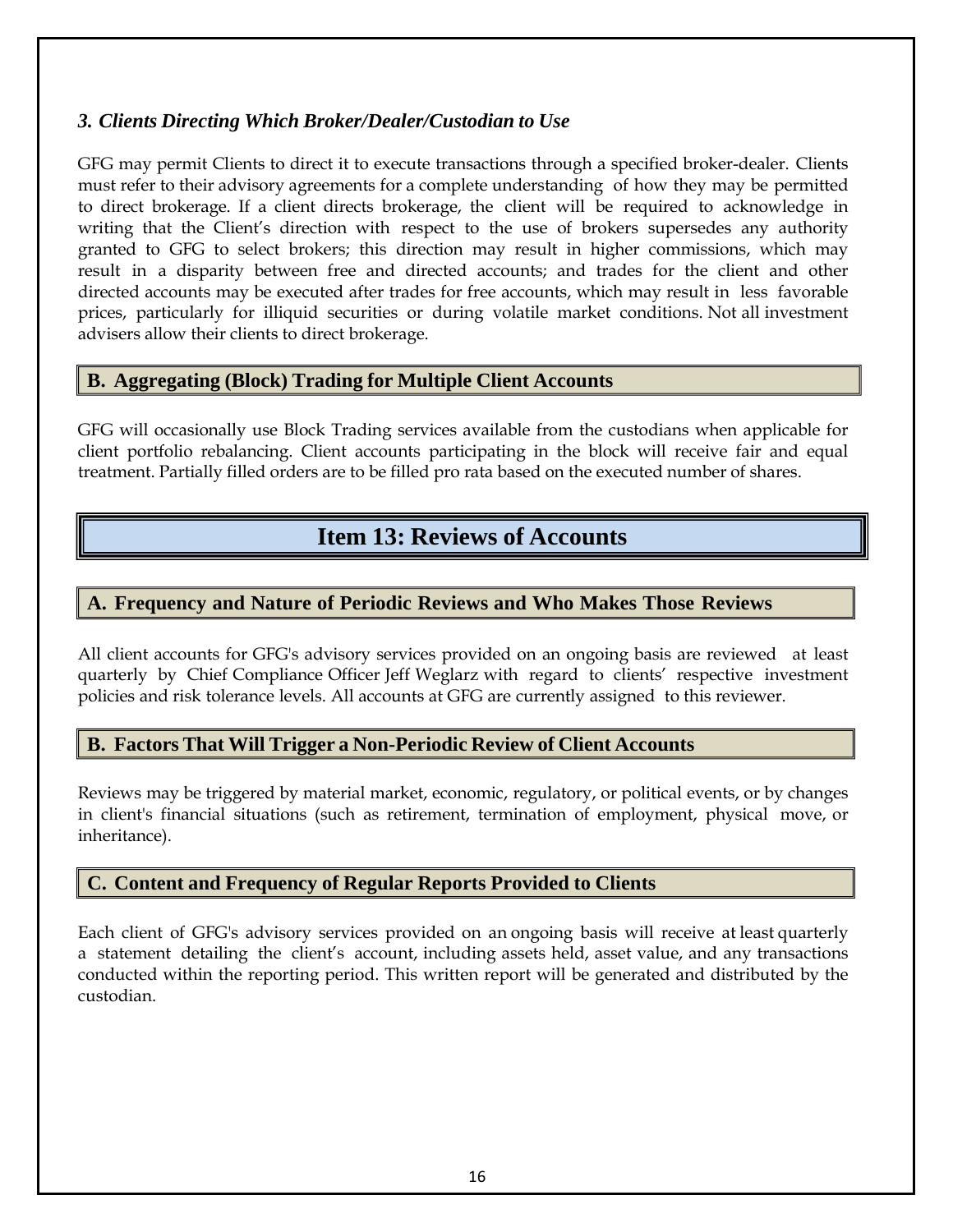# **Item 14: Client Referrals and Other Compensation**

# <span id="page-16-0"></span>**A. Economic Benefits Provided by Third Parties for Advice Rendered to Clients (Includes Sales Awards or Other Prizes)**

GFG does not receive any economic benefit, directly or indirectly from any third party for advice rendered to GFG's clients. Sale competitions, awards, or prizes are not permitted within GFG.

#### **B. Compensation to Non–Advisory Personnel for Client Referrals**

GFG does not directly or indirectly compensate any person who is not advisory personnel for client referrals.

# **Item 15: Custody**

<span id="page-16-1"></span>When advisory fees are deducted directly from client accounts at client's custodian, GFG will be deemed to have limited custody of client's assets and must have written authorization from the client to do so. Clients will receive all account statements and billing invoices that are required in each jurisdiction, and they should carefully review those statements for accuracy.

# **Item 16: Investment Discretion**

<span id="page-16-2"></span>GFG provides discretionary investment advisory services to clients. The Investment Advisory Contract established with each client outlines the discretionary authority for trading. Where investment discretion has been granted, GFG generally manages the client's account and makes investment decisions without consultation with the client as to what securities to buy or sell, when the securities are to be bought or sold for the account, the total amount of the securities to be bought/sold, or the price per share. In some instances, GFG's discretionary authority in making these determinations may be limited by conditions imposed by a client (in investment guidelines or objectives, or client instructions otherwise provided to GFG).

# **Item 17: Voting Client Securities (Proxy Voting)**

<span id="page-16-3"></span>GFG will not ask for, nor accept, voting authority for client securities. Clients will receive proxies directly from the issuer of the security or the custodian. Clients should direct all proxy questions to the issuer of the security.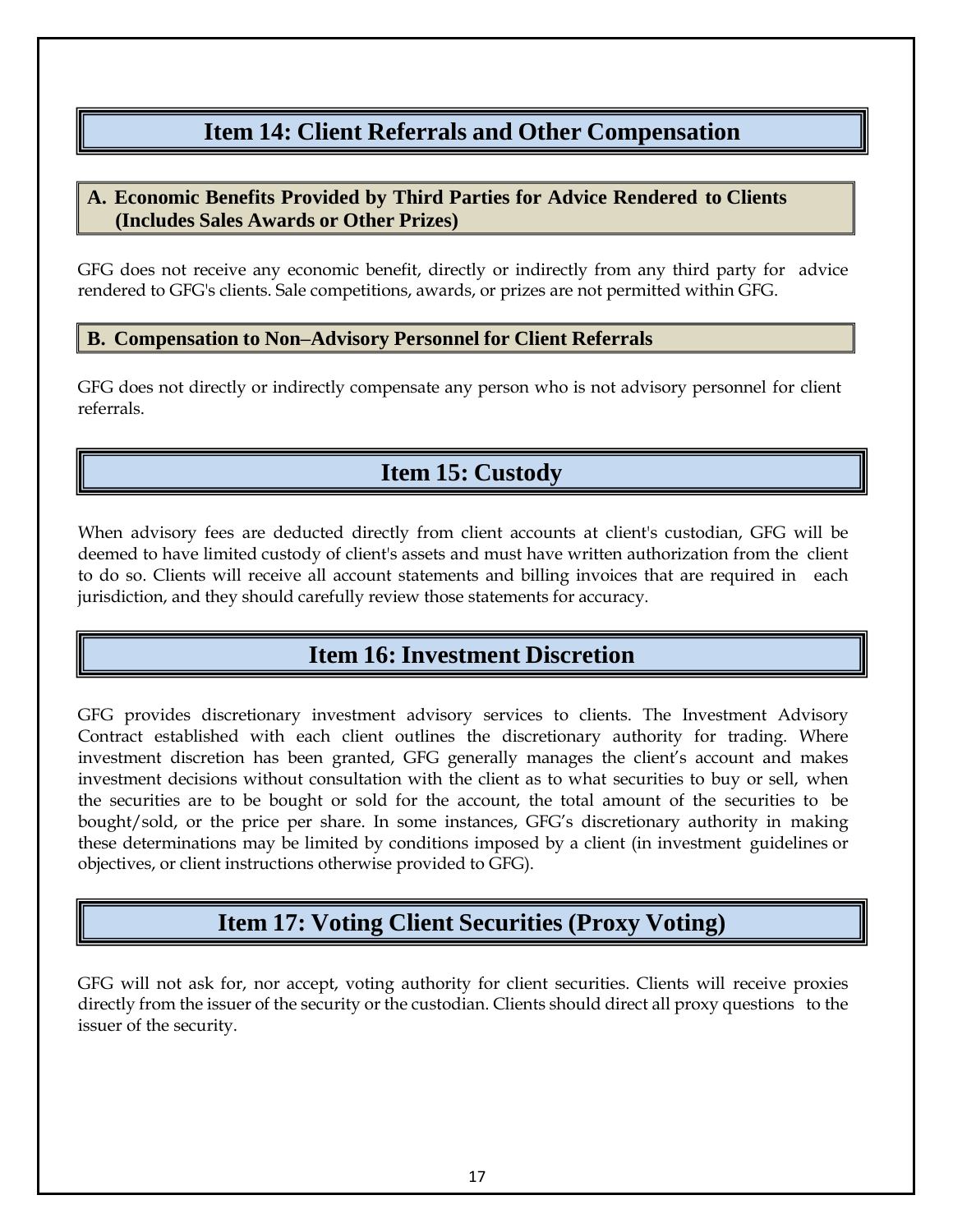# **Item 18: Financial Information**

## <span id="page-17-0"></span>**A. Balance Sheet**

GFG maintains all client funds and securities with qualified custodians who create and distribute accounts statements directly to GFG clients. Therefore, GFG is relieved of its obligation to send its own account statements and its inherent regulatory and financial requirements pursuant to Rule 206(4)-2.

#### **B. Financial Conditions Reasonably Likely to Impair Ability to Meet Contractual Commitments to Clients**

Neither GFG nor its management has any financial condition that is likely to reasonably impair GFG's ability to meet contractual commitments to clients.

#### **C. Bankruptcy Petitions in Previous Ten Years**

<span id="page-17-1"></span>GFG has not been the subject of a bankruptcy petition in the last ten years.

# **Item 19: Additional Items**

## **A. Principal Executive Officers and Management Persons; Their Formal Education and Business Background**

The education and business background of the Principals of GFG can be found on the individual's Form ADV Part 2B brochure supplement. These supplements are available on request for all clients and prospective clients upon request.

## **B. Other Businesses in Which This Advisory Firm or its Personnel are Engaged and Time Spent on Those (If Any)**

Other business activities for each relevant individual can be found on the individual's Form ADV Part 2B brochure supplement.

**C. How Performance-based Fees are Calculated and Degree of Risk to Clients**

GFG does not accept performance-based fees or other fees based directly on a share of capital gains on or capital appreciation of the assets of a client.